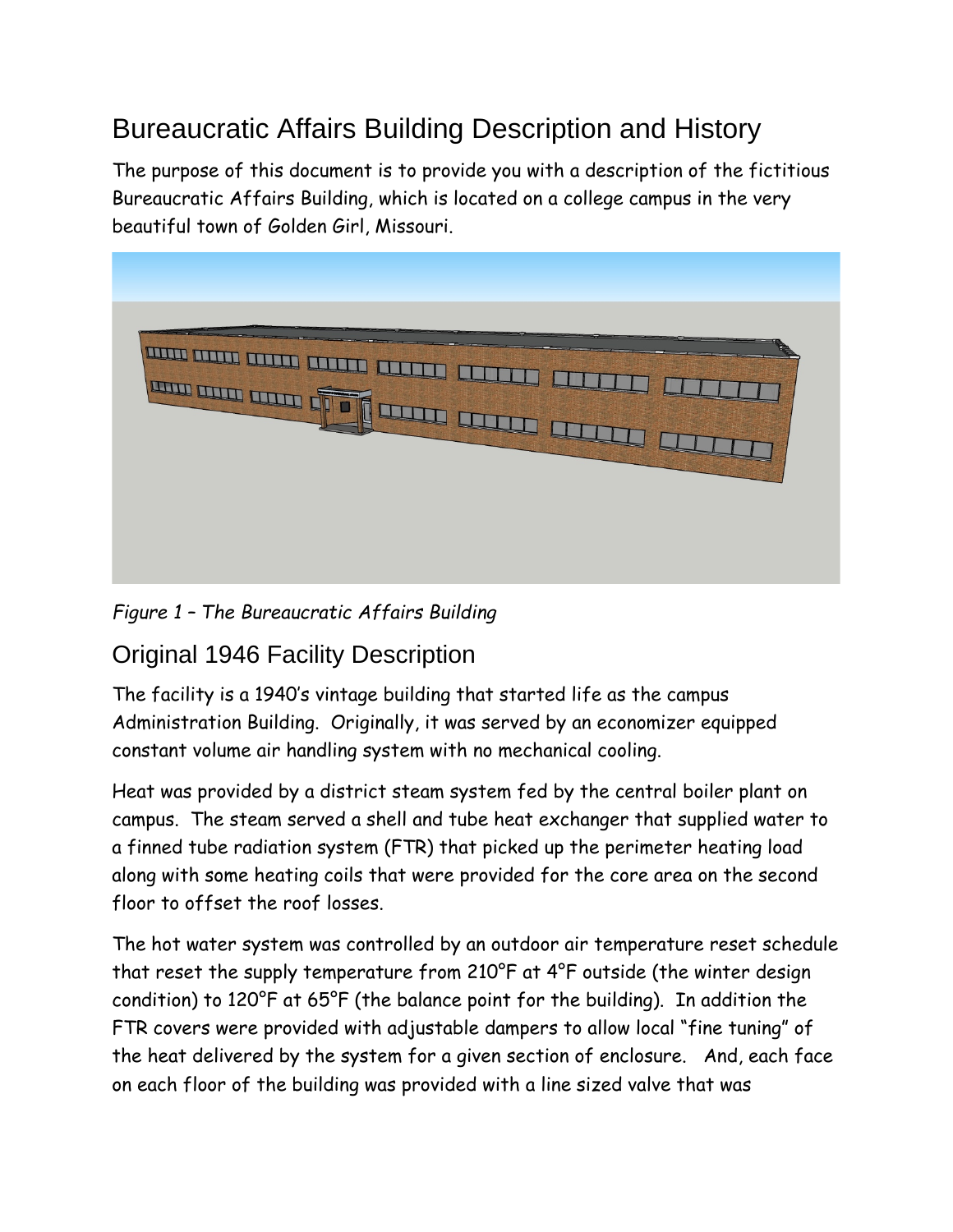controlled by a thermostat intended to shut down the FTR for that zone if it was getting to warm due to solar gains or the desired temperature of the occupants.

#### 1960 - Mechanical Cooling Addition

Mechanical cooling in the form of an air-cooled condensing unit serving a direct expansion (DX) coil was added in the late 1960's. The project was funded by donations from the student body after their beloved Dean died at his desk one on hot, humid summer evening of a heart attack, brought on by the strain of the peace demonstrations on campus, compounded by the heat and humidity in the unconditioned facility, which he refused to leave until the National Guard troops were removed from his campus.

## 1984-1985 Renovation and Conversion from the Administration Building to the Bureaucratic Affairs Building

The campus grew significantly over the years and by the mid 1980's, a new Administration Building was built, and the original Administration Building was converted to its current role of housing the Department of Bureaucratic Affairs. The renovation project was completed in 1985 and in addition to the architectural changes associated with its new role, the project addressed the need to replace aging equipment, perform asbestos abatement, reduce energy consumption, and improve comfort. [Figure 2](#page-2-0) illustrates the remodeled floor plans for the facility along with the FTR zones that were provided. [Figure 3](#page-3-0) adds the VAV zones to the floor plan.

As a part of this project:

- 1. The original operable casement windows were replaced with fixed pain double glazed windows with thermal breaks in the frames and lightly tinted glass. This improved comfort and reduced the losses and gains through the envelope, including infiltration. But it made the facility totally dependent on the mechanical cooling process during hot weather.
- 2. The air handling unit was replaced and converted to Variable Air Volume reheat (VAV reheat). The air handling replacement conversion consisted of:
	- Replacing the original air handling unit with a modular unit complete with economizer section, 30% ASHRAE dust spot efficiency prefilters, 65%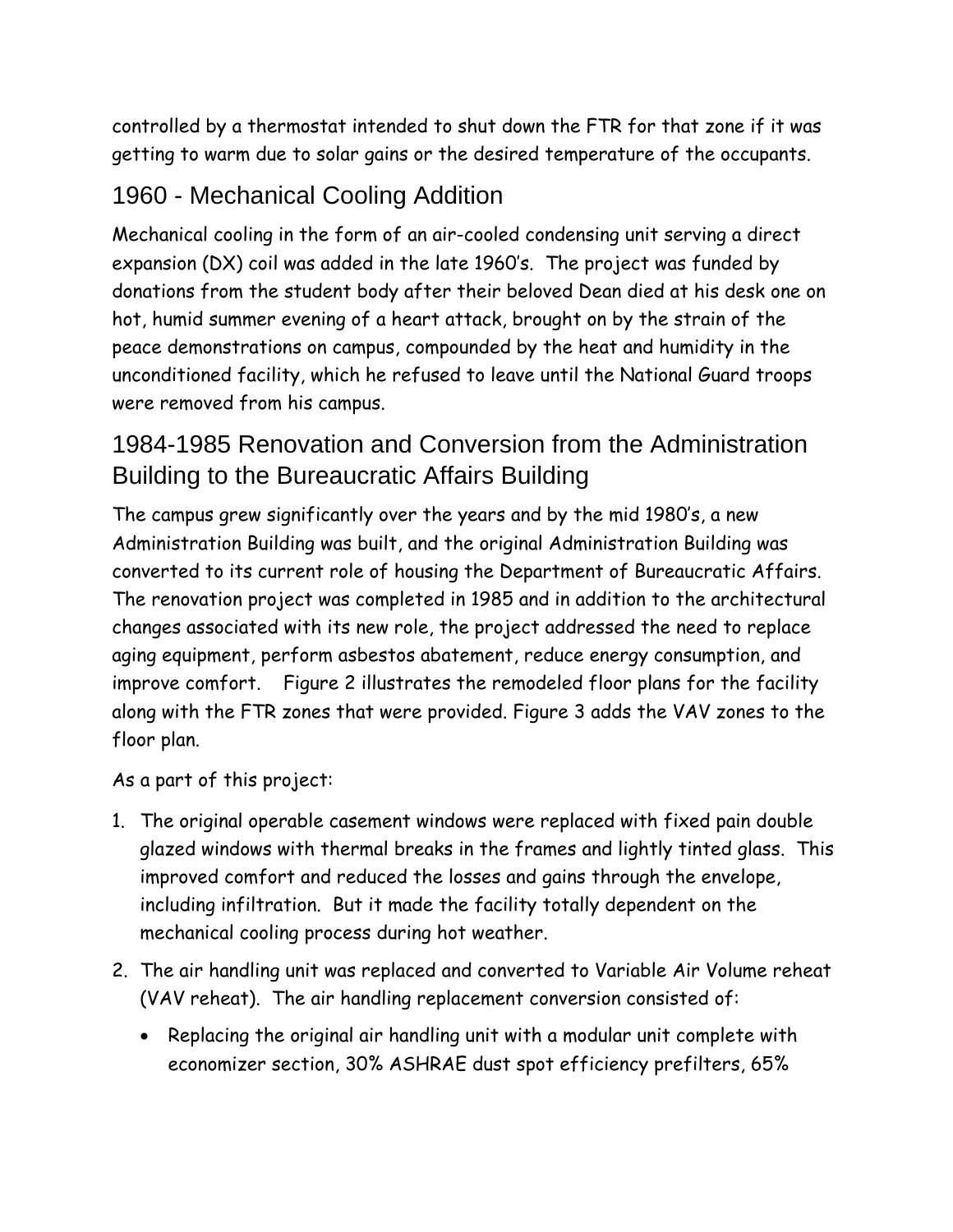ASHRAE dust spot efficiency final filters, a warm-up coil, a DX cooling coil, and a Double Width, Double Inlet Air Foil supply fan (DWDI AF).

- Retaining the original low velocity supply duct system, including some modifications for zoning purposes and installing pneumatic VAV reheat terminals.
- Retaining the low velocity return mains but eliminating the return branches in favor of a ceiling return plenum approach.
- Retaining the original roof mounted relief hoods associated with the economizer cycle.



<span id="page-2-0"></span>*Figure 2 - Bureaucratic Affairs Building Floor Plans with FTR Zones*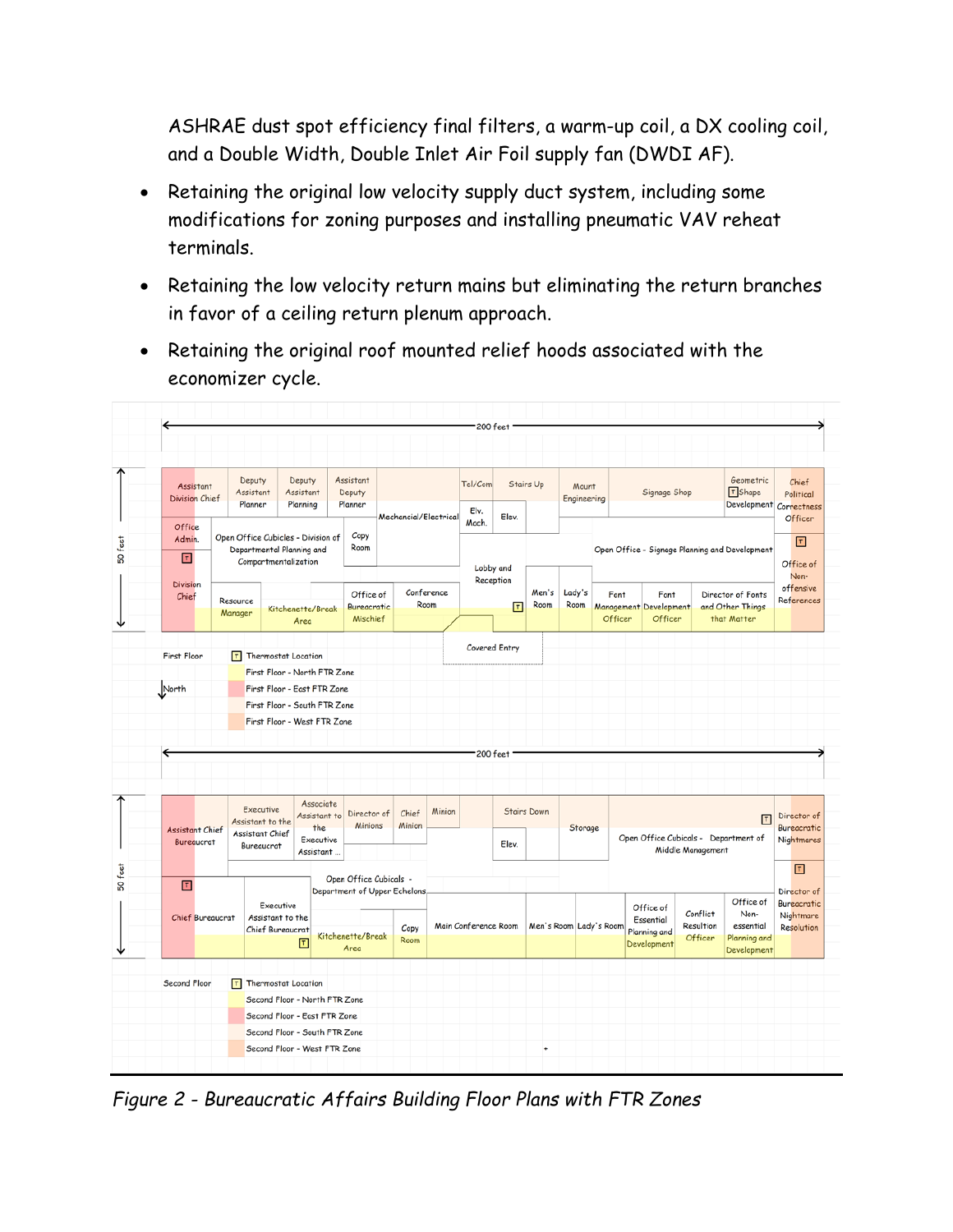|                         |                                              |                                                                                                                                                                                                        |                                                             |                                                               |        |                                |                         |                                            |                        |                                                   | 200 feet      |                  |                        |                                                                        |         |                                   |                                                           |      |                 |                        |                                 |                                            |            |                                 |         |
|-------------------------|----------------------------------------------|--------------------------------------------------------------------------------------------------------------------------------------------------------------------------------------------------------|-------------------------------------------------------------|---------------------------------------------------------------|--------|--------------------------------|-------------------------|--------------------------------------------|------------------------|---------------------------------------------------|---------------|------------------|------------------------|------------------------------------------------------------------------|---------|-----------------------------------|-----------------------------------------------------------|------|-----------------|------------------------|---------------------------------|--------------------------------------------|------------|---------------------------------|---------|
|                         |                                              |                                                                                                                                                                                                        |                                                             |                                                               |        |                                |                         |                                            |                        |                                                   |               |                  |                        |                                                                        |         |                                   |                                                           |      |                 |                        |                                 |                                            |            |                                 |         |
|                         |                                              |                                                                                                                                                                                                        |                                                             |                                                               |        |                                |                         |                                            |                        |                                                   |               |                  |                        |                                                                        |         |                                   |                                                           |      |                 |                        |                                 |                                            |            |                                 |         |
|                         |                                              |                                                                                                                                                                                                        |                                                             |                                                               |        |                                |                         |                                            |                        |                                                   |               |                  |                        |                                                                        |         |                                   |                                                           |      |                 |                        |                                 |                                            |            |                                 |         |
| Assistant               |                                              | Deputy<br>Deputy<br>Assistant<br>Assistant<br>Assistant                                                                                                                                                |                                                             |                                                               |        |                                |                         |                                            |                        |                                                   | Tel/Com       | <b>Stairs Up</b> |                        | Mount                                                                  |         |                                   |                                                           |      |                 | Geometric              |                                 |                                            |            |                                 | Chief   |
| <b>Division Chief</b>   |                                              | $T$ <sup>Planner</sup>                                                                                                                                                                                 |                                                             | Planning                                                      |        | Deputy<br>Planner              |                         |                                            |                        |                                                   |               |                  |                        | Engineering                                                            |         |                                   | Signage Shop                                              |      |                 |                        |                                 | $\sqrt{T}$ Shape $\sqrt{T}$<br>Development |            | Political<br>Correctness        |         |
|                         |                                              |                                                                                                                                                                                                        |                                                             |                                                               |        |                                |                         |                                            | Mechancial/Electrical  | Elv.<br>Mach.                                     | Elev.         |                  |                        |                                                                        |         |                                   |                                                           |      |                 |                        |                                 |                                            |            |                                 | Officer |
| <b>Office</b>           | Open Office Cubicles - Division of<br>Admin. |                                                                                                                                                                                                        |                                                             |                                                               | Copy   |                                |                         |                                            |                        |                                                   |               |                  |                        | $\boxed{\mathsf{T}}$<br>Open Office - Signage Planning and Development |         |                                   |                                                           |      |                 |                        |                                 |                                            |            |                                 |         |
|                         |                                              | Room<br>Departmental Planning and                                                                                                                                                                      |                                                             |                                                               |        |                                |                         |                                            |                        |                                                   |               |                  |                        |                                                                        |         |                                   |                                                           |      |                 |                        |                                 |                                            | ▔▏▏▔       |                                 |         |
| 冋                       |                                              |                                                                                                                                                                                                        | Compartmentalization                                        |                                                               |        |                                |                         |                                            |                        |                                                   | Lobby and     |                  |                        |                                                                        |         |                                   |                                                           |      |                 |                        |                                 |                                            |            | Office of                       |         |
|                         |                                              |                                                                                                                                                                                                        |                                                             |                                                               |        |                                |                         |                                            |                        |                                                   | Reception     |                  |                        |                                                                        |         |                                   |                                                           |      |                 |                        |                                 |                                            |            | Non-<br>offensive               |         |
| Division<br>Chief       |                                              | $\overline{\mathbf{r}}$<br>Resource                                                                                                                                                                    |                                                             |                                                               |        | Office of                      | Conference<br>Room<br>F |                                            |                        |                                                   |               | $ \tau $         | Men's                  | Lady's                                                                 |         | Font                              |                                                           | Font |                 |                        |                                 | Director of Fonts                          |            | References                      |         |
|                         |                                              | Manager                                                                                                                                                                                                | Kitchenette/Break                                           |                                                               |        | <b>Bureacratic</b><br>Mischief |                         |                                            |                        |                                                   | п             | Room             | Room                   |                                                                        | Officer | Management Development<br>Officer |                                                           |      |                 |                        | and Other Things<br>that Matter |                                            |            |                                 |         |
|                         |                                              |                                                                                                                                                                                                        |                                                             | Area                                                          |        |                                |                         |                                            |                        |                                                   |               |                  |                        |                                                                        |         |                                   |                                                           |      |                 |                        |                                 |                                            |            |                                 |         |
|                         |                                              |                                                                                                                                                                                                        |                                                             |                                                               |        |                                |                         |                                            |                        |                                                   | Covered Entry |                  |                        |                                                                        |         |                                   |                                                           |      |                 |                        |                                 |                                            |            |                                 |         |
| First Floor             |                                              |                                                                                                                                                                                                        |                                                             | $\boxed{\mathbf{T}}$ Thermostat Location                      |        |                                |                         |                                            |                        |                                                   |               |                  |                        |                                                                        |         |                                   |                                                           |      |                 |                        |                                 |                                            |            |                                 |         |
|                         |                                              |                                                                                                                                                                                                        | First Floor - North FTR Zone                                |                                                               |        |                                |                         |                                            | First Floor North East |                                                   |               |                  |                        | First Floor North West                                                 |         |                                   |                                                           |      |                 | Served by transfer air |                                 |                                            |            |                                 |         |
| North                   |                                              |                                                                                                                                                                                                        | First Floor - East FTR Zone<br>First Floor - South FTR Zone |                                                               |        |                                |                         | First Floor East<br>First Floor South East |                        |                                                   |               |                  |                        | First Floor West                                                       |         |                                   |                                                           |      | Conference Room |                        |                                 |                                            |            |                                 |         |
|                         |                                              |                                                                                                                                                                                                        |                                                             |                                                               |        |                                |                         |                                            |                        |                                                   |               |                  |                        | First Floor South West                                                 |         |                                   |                                                           |      |                 |                        |                                 |                                            |            |                                 |         |
|                         |                                              |                                                                                                                                                                                                        |                                                             | First Floor - West FTR Zone                                   |        |                                |                         |                                            | First Floor East Core  |                                                   |               |                  |                        | <b>First Floor Core West</b>                                           |         |                                   |                                                           |      |                 |                        |                                 |                                            |            |                                 |         |
|                         |                                              |                                                                                                                                                                                                        |                                                             |                                                               |        |                                |                         |                                            |                        |                                                   |               |                  |                        |                                                                        |         |                                   |                                                           |      |                 |                        |                                 |                                            |            |                                 |         |
|                         |                                              |                                                                                                                                                                                                        |                                                             |                                                               |        |                                |                         |                                            |                        |                                                   | 200 feet      |                  |                        |                                                                        |         |                                   |                                                           |      |                 |                        |                                 |                                            |            |                                 |         |
|                         |                                              |                                                                                                                                                                                                        |                                                             |                                                               |        |                                |                         |                                            |                        |                                                   |               |                  |                        |                                                                        |         |                                   |                                                           |      |                 |                        |                                 |                                            |            |                                 |         |
|                         |                                              |                                                                                                                                                                                                        |                                                             |                                                               |        |                                |                         |                                            |                        |                                                   |               |                  |                        |                                                                        |         |                                   |                                                           |      |                 |                        |                                 |                                            |            |                                 |         |
|                         |                                              | Associate<br><b>Executive</b><br>Director of<br>Assistant to<br>Assistant to the<br>Minions<br>the<br><b>Assistant Chief</b><br><b>Executive</b><br>Bureaucrat<br>$\overline{\mathbf{r}}$<br>Assistant |                                                             |                                                               |        | Minion<br>Chief                |                         |                                            |                        | <b>Stairs Down</b>                                |               |                  |                        |                                                                        |         |                                   |                                                           |      |                 |                        | 同                               | Director of                                |            |                                 |         |
| <b>Assistant Chief</b>  |                                              |                                                                                                                                                                                                        |                                                             |                                                               | Minion |                                |                         |                                            |                        |                                                   |               | Storage          |                        |                                                                        |         |                                   |                                                           |      |                 |                        | 同                               | <b>Bureacratic</b>                         |            |                                 |         |
| Bureaucrat              |                                              |                                                                                                                                                                                                        |                                                             |                                                               |        |                                |                         |                                            |                        | Elev.                                             |               |                  |                        |                                                                        |         |                                   | Open Office Cubicals - Department of<br>Middle Management |      |                 |                        |                                 |                                            | Nightmares |                                 |         |
|                         |                                              |                                                                                                                                                                                                        |                                                             |                                                               |        |                                |                         |                                            |                        | ਜ                                                 |               |                  |                        |                                                                        |         | 曱                                 |                                                           |      |                 |                        |                                 |                                            |            |                                 |         |
|                         |                                              |                                                                                                                                                                                                        |                                                             |                                                               |        | Open Office Cubicals           |                         |                                            |                        |                                                   |               |                  |                        |                                                                        |         |                                   |                                                           |      |                 |                        |                                 |                                            |            | ⊡ ⊡                             |         |
|                         |                                              |                                                                                                                                                                                                        |                                                             |                                                               |        |                                |                         |                                            |                        |                                                   |               |                  |                        |                                                                        |         |                                   |                                                           |      |                 |                        |                                 |                                            |            | Director of                     |         |
| 回回                      |                                              |                                                                                                                                                                                                        |                                                             |                                                               |        | Department of Upper Echelons   |                         |                                            |                        |                                                   |               |                  |                        |                                                                        |         |                                   | Office of                                                 |      |                 |                        | $\lceil r \rceil$               | Office of                                  |            | <b>Bureacratic</b><br>Nightmare |         |
|                         |                                              |                                                                                                                                                                                                        | Executive <sup>T</sup>                                      |                                                               |        |                                |                         |                                            |                        | $\mathbf{r}$                                      |               |                  |                        |                                                                        |         |                                   |                                                           |      |                 |                        |                                 |                                            |            |                                 |         |
| <b>Chief Bureaucrat</b> |                                              |                                                                                                                                                                                                        | Assistant to the                                            |                                                               |        |                                | Copy                    |                                            |                        | Main Conference Room                              |               |                  | Men's Room Lady's Room |                                                                        |         |                                   | Essential                                                 |      |                 | Conflict<br>Resultion  |                                 | Non-<br>essential                          |            | Resolution                      |         |
|                         |                                              |                                                                                                                                                                                                        | <b>Chief Bureaucrat</b>                                     | ℾ                                                             |        | Kitchenette/Break              | Room                    |                                            |                        |                                                   |               |                  |                        |                                                                        |         |                                   | Planning and<br>Development                               |      |                 | Officer                |                                 | Planning and                               |            |                                 |         |
|                         |                                              |                                                                                                                                                                                                        |                                                             |                                                               |        | Area                           |                         |                                            |                        |                                                   |               |                  |                        |                                                                        |         |                                   |                                                           |      |                 |                        |                                 | Development                                |            |                                 |         |
|                         |                                              |                                                                                                                                                                                                        |                                                             |                                                               |        |                                |                         |                                            |                        |                                                   |               |                  |                        |                                                                        |         |                                   |                                                           |      |                 |                        |                                 |                                            |            |                                 |         |
|                         |                                              |                                                                                                                                                                                                        |                                                             | $T$ Thermostat Location                                       |        |                                |                         |                                            |                        |                                                   |               |                  |                        |                                                                        |         |                                   |                                                           |      |                 |                        |                                 |                                            |            |                                 |         |
| Second Floor            |                                              |                                                                                                                                                                                                        |                                                             | Second Floor - North FTR Zone                                 |        |                                |                         |                                            |                        | Second Floor North East                           |               |                  |                        | Second Floor North West                                                |         |                                   |                                                           |      |                 |                        |                                 | Served by transfer air                     |            |                                 |         |
|                         |                                              |                                                                                                                                                                                                        |                                                             | Second Floor - East FTR Zone                                  |        |                                |                         |                                            | Second Floor East      |                                                   |               |                  |                        | Second Floor West                                                      |         |                                   |                                                           |      |                 |                        |                                 | Conference Room                            |            |                                 |         |
|                         |                                              |                                                                                                                                                                                                        |                                                             | Second Floor - South FTR Zone<br>Second Floor - West FTR Zone |        |                                |                         |                                            |                        | Second Floor South East<br>Second Floor East Core |               |                  |                        | Second Floor South West<br>Second Floor Core West                      |         |                                   |                                                           |      |                 |                        |                                 |                                            |            |                                 |         |

<span id="page-3-0"></span>*Figure 3 - Bureaucratic Affairs Building Floor Plans with FTR Zones and VAV Zones*

3. The existing air handling unit economizer process was non-integrated to prevent short cycling the Dx compressors. During design development, an air-cooled chiller serving a chilled water system with a buffer tank was explored as an option, which would have allowed an integrate economizer cycle. But it could not be accommodated in the construction budget and as a result, the existing aircooled condensing unit was replaced with a new unit with improved compressor efficiency selected to match the new Dx cooling coil.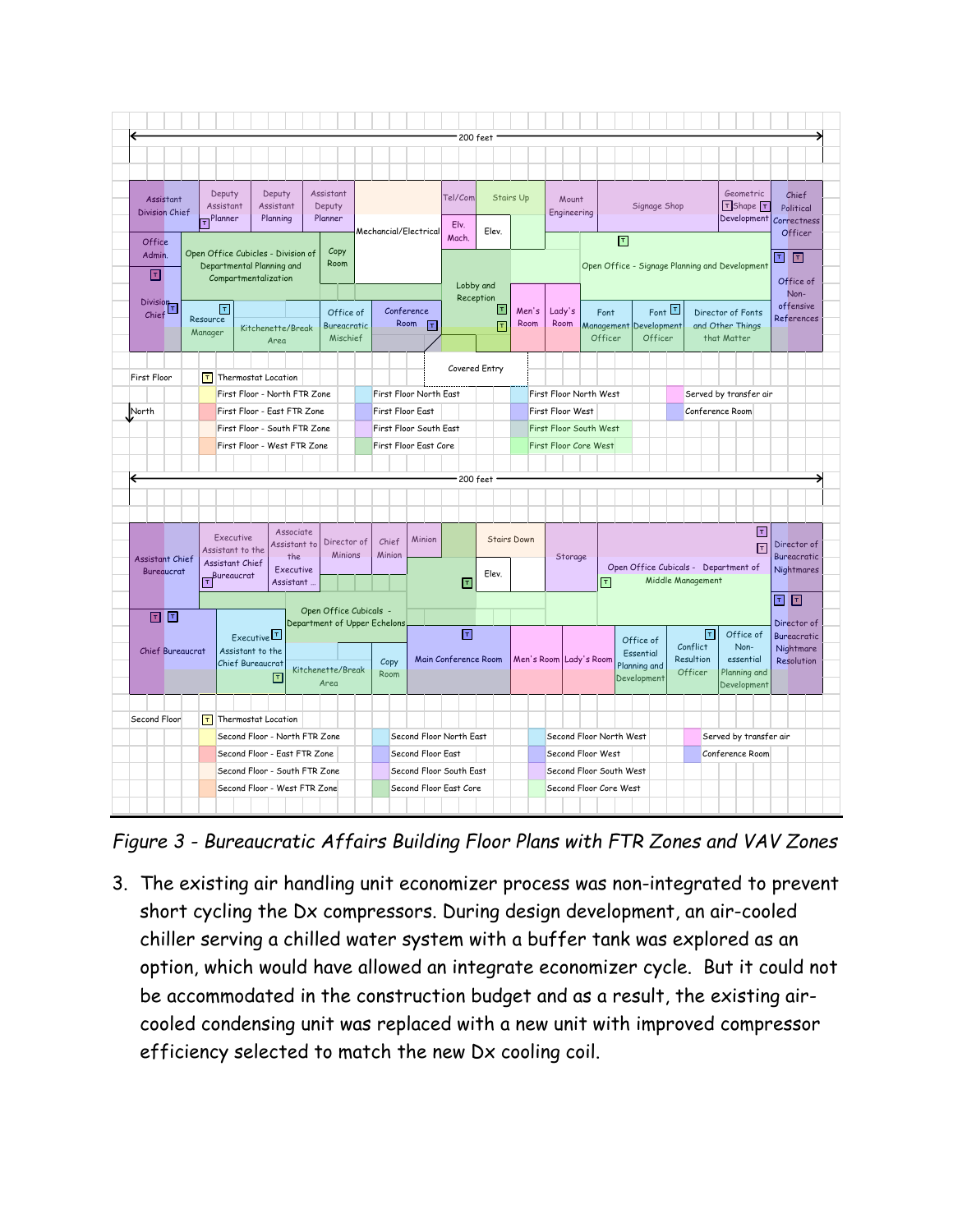- 4. The hot water, steam, and condensate piping and associated equipment was reinsulated as a part of the asbestos abatement project. The hot water system was tapped to serve the reheat coils and the existing finned tube radiation system was retained.
- 5. New hot water pumps were installed sized for the combined flow rate associated with the finned tube elements at full flow along with the warm-up coil at full flow.
- 6. The supply temperature for the hot water system was reduced from the original 210°F setting to 170°F due to the reduced perimeter load associated with the improved windows and the ability to calculate loads more accurately using computer-based techniques that took things like thermal lags into account.
- 7. The reheat coils were selected based on the new operating temperature and the reset schedule was eliminated to ensure that the reheat coils would always be supplied with water at the 170°F design temperature.
- 8. The FTR enclosures were replaced with enclosures identical to the original enclosures but painted to match the new décor and segmented to match the new partition arrangement on the perimeter.
- 9. Because DDC technology was still evolving and somewhat expensive for zone level control, pneumatic zone level control was retained for the finned tube radiation system and the new VAV reheat terminals.
- 10. The zone valves for the FTR were retained and the existing thermostats associated with them were replaced, allowing them to modulate the zone valves based on the temperature in each zone at the thermostat location.
- 11. The campus controls group installed a DDC controller in the main mechanical room that directly controlled the new air handling unit, the heating water pumps, the heat exchanger, and the chiller. The system also monitored zone temperatures at several points on the first and second floor. This project was accomplished totally in-house by a team that was very hands-on and quite competent but not given to formal documentation.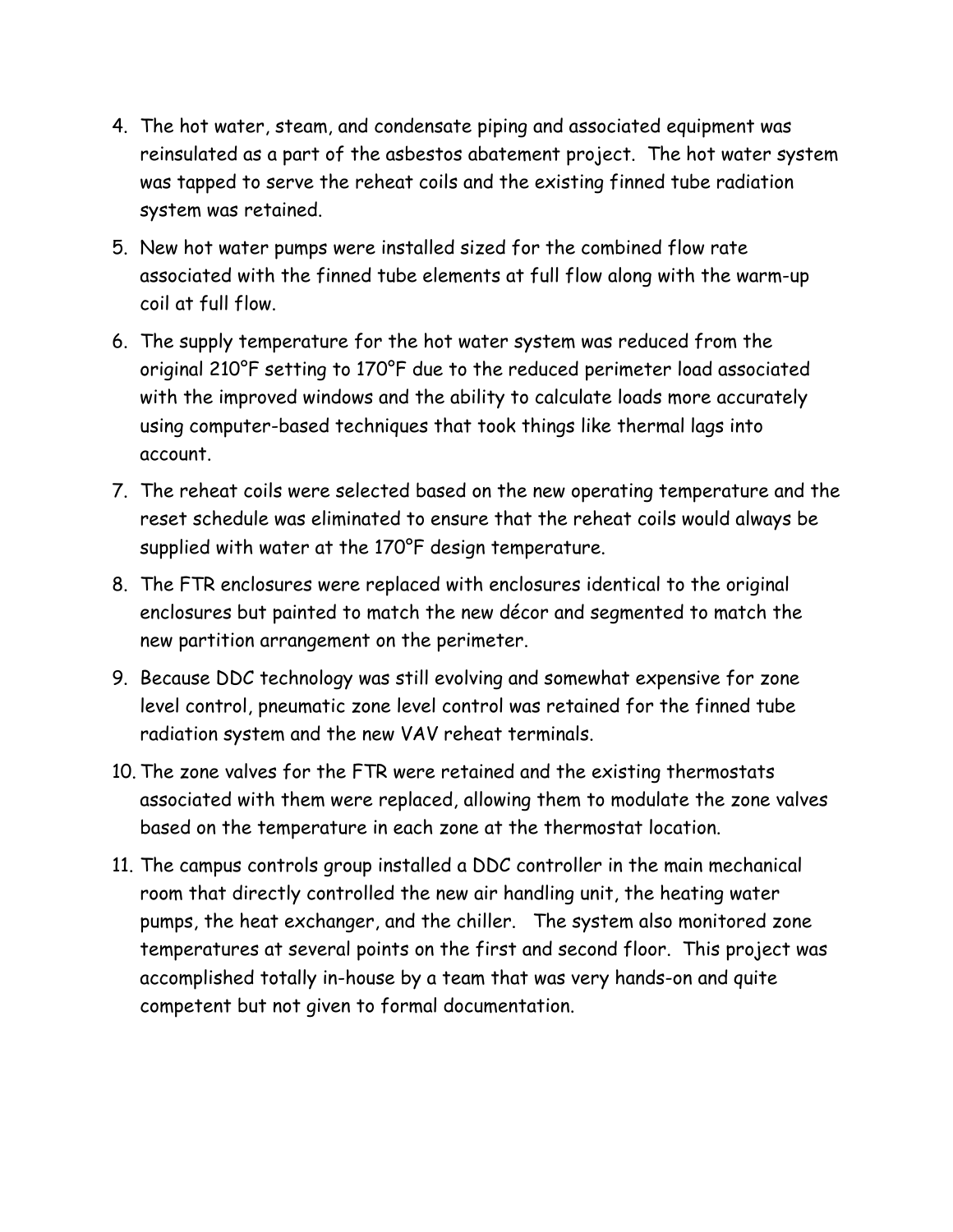### 2008 Air Handling System and Cooling System Replacement and Control System Upgrade

By 2008, the 1985 vintage air handling unit was beginning to show its age and parts were no longer available for the air-cooled condensing unit. As a result, a renovation project was triggered that replaced the condensing unit with a current technology equivalent and replaced the air handling unit with an identical system using components from a modular, double-walled product line.

The project also upgraded the 1985 hybrid DDC/pneumatic control system with a full DDC system including DDC at the zone level. The zone level upgrade was accomplished by replacing the existing VAV terminals while retaining the existing reheat coils. The existing pneumatic reheat control valves were replaced with new valves with electronic actuators as were the FTR zone valves. Pneumatic actuation was retained for the central equipment due to the Owner's preference for that approach on their central systems.

As a result of policy developed by the Bureaucratic Affairs Department when it first was formed, the University was obligated to take bids for all projects with an anticipated budget of \$30,000 or more, awarding the project to the lowest bidder for all projects other than computer and IT projects which were sole sourced to Dell for computer hardware, Microsoft for software, and Cisco for network infrastructure. As a result, the campus was served by control systems from several major vendors and one locally owned minor vendor.

The local vendor was preferred by the campus and was often sole-sourced for small control system upgrade projects because they had several employees that had originally worked for the campus control shop and thus, were very familiar with the campus and how the facilities group preferred to have things done.

The ex-University employees had been hired by the local vendor when the control shop was disbanded in 1990 after the Office of Essential Planning and Development concluded the practice was not cost effective and because they needed the space to house the new and growing IT department.

Unfortunately, there was no budget for a formal design process for the control system renovation. As a result, the contractors and vendors were furnished with the 1985 mechanical drawing set and told to bid a like for like replacement. As mentioned previously, documentation of the existing control system was non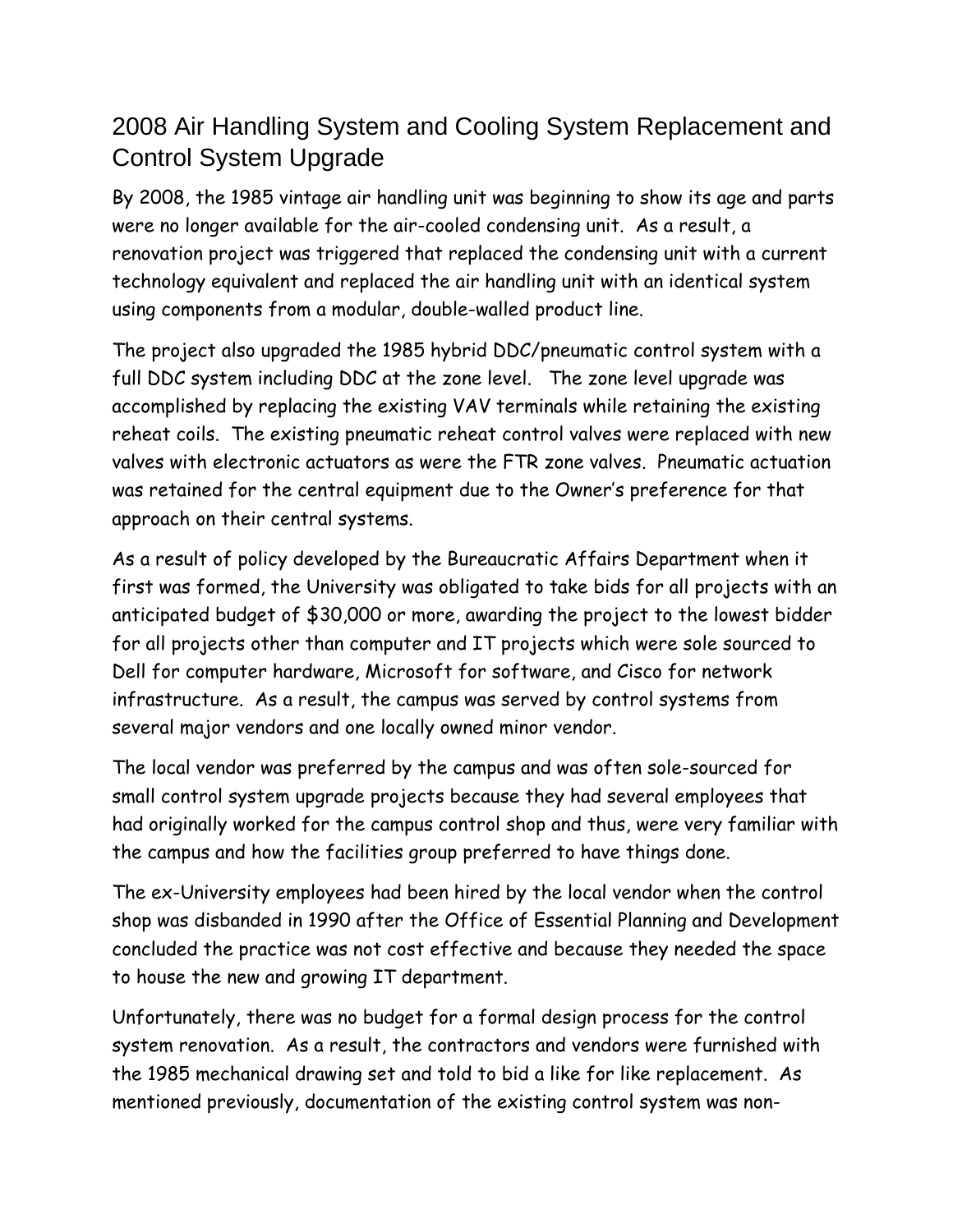existent and there were no copies of the mechanical specification available and thus no narrative sequences or point lists to guide the control vendor bids.

During the pre-bid site visit, one of the control representatives, who had been involved with the 1985 control installation because he worked for the control shop at the time, discovered copies of the original pneumatic control drawings and some of his field sketches folded up in the DDC panel in the basement and asked that they be addended to the bid documents as a reference. Many of the older bidders felt this would be helpful, but project manager felt they were not relevant and might even expose the University legally somehow. Ultimately, the Office of Conflict Resolution sided with the project manager.

Bid were received with the vendor who employed the ex-university control tech coming in 20% above the other vendors, all of whom were with-in 5% of each other. This did not surprise the project manager because rumors circulated frequently that the ex-control shop technician tended to "gold plate" his projects with unnecessary features like terminal strips, calibration wells, and points that were not really needed to control the system.

In fact, on an air handling system control upgrade project the PM had managed, he had caught the ex-control shop tech including averaging sensors in the mixed air plenum, after the preheat coil and after the cooling coil when all that was really needed to control the system was a single point sensor in the fan discharge.

Fortunately, he had been able to have them eliminated and saved the cost. But keeping an eye out for problems like that was something he would rather not have to do. So, having one of the other vendors be the successful bidder assured him that he would not need to worry about those sorts of things.

Since it was a small, relatively simple facility, the successful bidder assigned it to some of their younger team members who, while being quite competent at working with the vendor's technology, were relatively new to Heating, Ventilating, and Air Conditioning (HVAC) and its related principles. As a result, they did their best in terms of developing the DDC control sequences but were constrained by their limited experience, the information given to them (the original 1985 mechanical drawings) and the budget that was set by this limited information during the bidding process.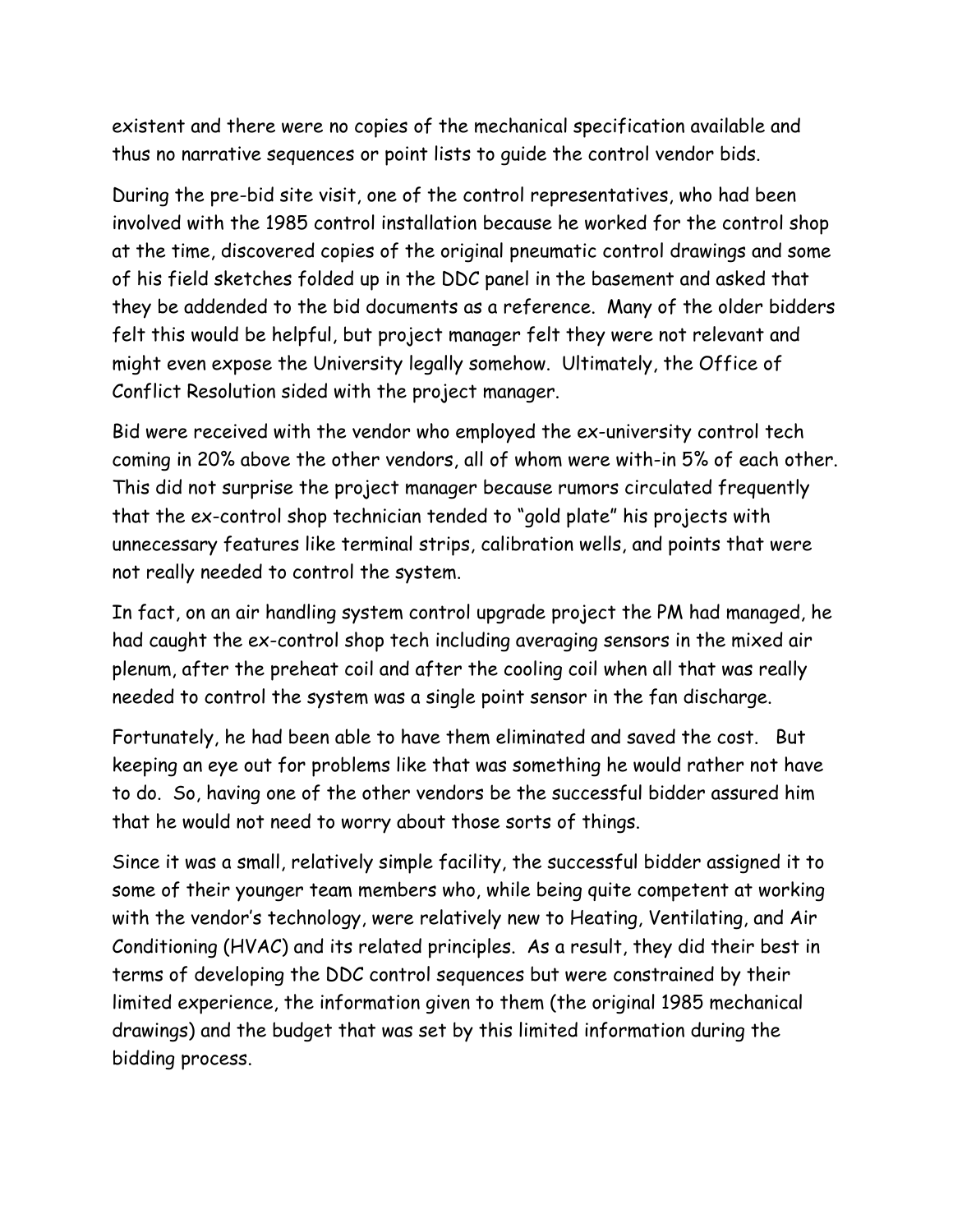## Existing Building Commissioning Project

At the point in time when you are reading this (several years at least after the control system renovation), the building has been selected as a target for an EBCx project in an effort to save energy and also, ideally, address some of the comfort and operational issues that the occupants experience. During the initial site visit, the EBCx team developed the following list of potential targets based on walking the facility, reviewing some trends that were already running in the control system and discussions with the facility manager and the campus facility operations staff.

- 1. The valves on the discharge of the hot water distribution pumps are slightly throttled.
- 2. Insulation is missing from the heat exchanger steam control valve and the strainer ahead of it. Some of the condensate piping also has missing insulation.
- 3. Steam is emerging from the vent on the condensate pump receiver.
- 4. The drain valve on the condensate pump receiver is open and condensate is going to the floor drain instead of back to the central plant.
- 5. The hot water system is enabled if it is below 65°F and runs to maintain a constant 170°F hot water supply temperature.
- 6. The air handling system and chiller runs round the clock during warm and mild weather to ensure that the server/telecom room is always adequately cooled.
- 7. The economizer is a non-integrated economizer.
- 8. The building is more comfortable during extreme weather than in moderate weather and the swing seasons.
	- The conference rooms and core areas, while comfortable when it is fairly hot outside tend to be cold during moderately warm weather. Once the climate pattern switches to the fall and winter conditions, they tend to not be cold.
	- The East end of the first floor tends to be cold during cold weather even though the rest of the building is fairly comfortable.
	- The perimeter spaces, while comfortable during the peak heating season tend to overheat during the swing seasons and mild, cool spring and fall days.